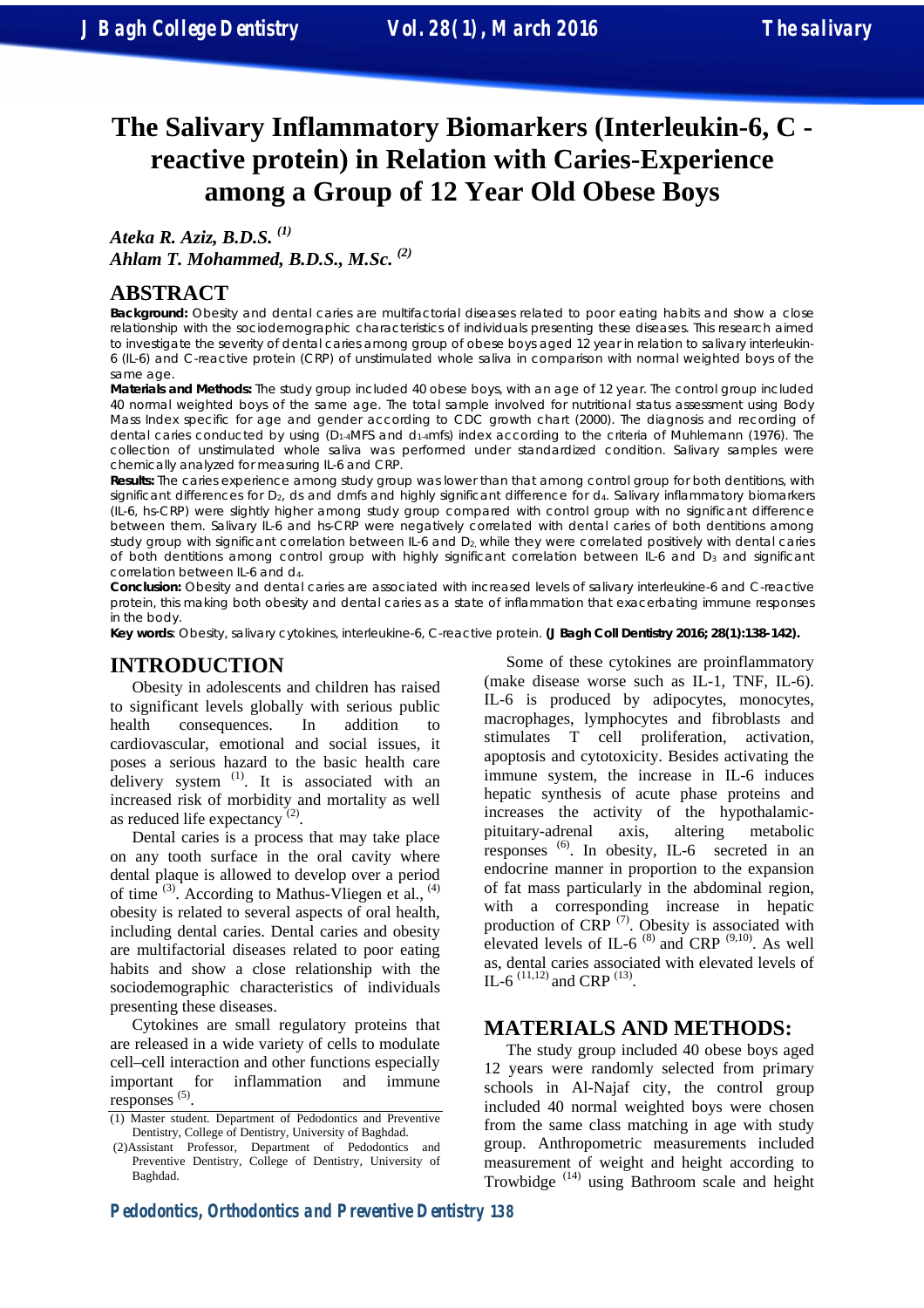measuring tape. Body Mass Index (BMI) is a number calculated from person`s weight and height, according to this formula

BMI  $(Kg/m^2)$  = Body weight  $(Kg)/$  (height)<sup>2</sup> (m)

According to specific chart (CDC growth chart) that was used to indicate BMI according to age and gender and identify the obesity at or above 95 percentile while the normal weight between 5-85 percentile <sup>(15)</sup>. Caries experience was recorded according to decayed, missing and filled index (DMFS, dmfs for permanent and primary teeth respectively) using the criteria of Muhlemann<sup>(16)</sup> which allow recording decay lesion by severity.

The collection of unstimulated salivary samples was performed under standard condition following instruction cited by Navazesh and Kumar  $(17)$ . Salivary inflammatory biomarkers were interleukin-6 and high sensitive C-reactive protein which analyzed by Enzyme Linked Immuno Sorbent Assay (ELISA) test using special kits according to the manufactured instructions. Data analysis was conducted by application of SPSS program (version 16).

# **RESULTS**

The result of present study showed that the mean DMFS for study group was lower than that of control group, but the difference was not significant. Table 1 illustrates DMFs and its components and Ds grades among study and control groups. Table 1 reveals that  $D_2$  was

significantly lower among study group compared with control group.

Caries experience for primary dentition showed in table 2, which reveals dmfs, dmfs components and ds grades; dmfs was significantly lower among study group compared with control group with significant difference for ds component, as well as  $d_4$  was highly significantly lower among study group compared with control group.

Table 3 demonstrates salivary inflammatory biomarkers among study and control groups. It reveals that IL-6 was higher among study group compared with control group with no significant difference. It was also found that there is no significant difference between the study and control groups regarding hs-CRP.

Correlation coefficients between salivary inflammatory biomarkers and caries experience among study and control groups are shown in table 4 which reveals that IL-6 and hs-CRP were correlated inversely with dental caries of both dentitions (DMFS/dmfs) among the study group while they were correlated positively with dental caries of both dentitions among the control group; although the differences were not significant. Also IL-6 was negatively significantly correlated with  $D_2$  among the study group, while it was correlated positively highly significantly with  $D_3$ among the control group. Concerning primary dentition, IL-6 was positively significantly correlated with  $d_4$  among the control group.

**Table1: Caries Experience of Permanent Dentition (DMFs, DMFs Component and Ds Grades) between Study and Control Groups** 

| $\frac{1}{2}$    |                    |          |               |          |                         |                |  |  |  |  |
|------------------|--------------------|----------|---------------|----------|-------------------------|----------------|--|--|--|--|
| <b>Variables</b> | <b>Study group</b> |          | Control group |          | <b>Statistical test</b> |                |  |  |  |  |
|                  | Mean               | $\pm SD$ | Mean          | $\pm SD$ | t-test                  | <b>P-value</b> |  |  |  |  |
| $D_1$            | 0.68               | 1.35     | 0.33          | 0.76     | $-1.42$                 | 0.15           |  |  |  |  |
| $\mathbf{D}_2$   | 2.55               | 2.75     | 4.10          | 3.04     | 2.39                    | $0.01*$        |  |  |  |  |
| $D_3$            | 0.30               | 0.65     | 0.58          | 1.01     | 1.44                    | 0.15           |  |  |  |  |
| $\mathbf{D}_4$   | 0.75               | 1.98     | 0.50          | 1.45     | $-0.64$                 | 0.52           |  |  |  |  |
| Ds               | 4.28               | 3.94     | 5.50          | 3.78     | 1.42                    | 0.15           |  |  |  |  |
| Ms               | 0.13               | 0.79     | 0.13          | 0.79     | 0.00                    | 1.00           |  |  |  |  |
| Fs               | 0.05               | 0.22     | 0.18          | 0.68     | 1.11                    | 0.26           |  |  |  |  |
| <b>DMFs</b>      | 4.45               | 3.95     | 5.80          | 4.05     | 1.51                    | 0.13           |  |  |  |  |

**\*Significant (P<0.05), d.f=78**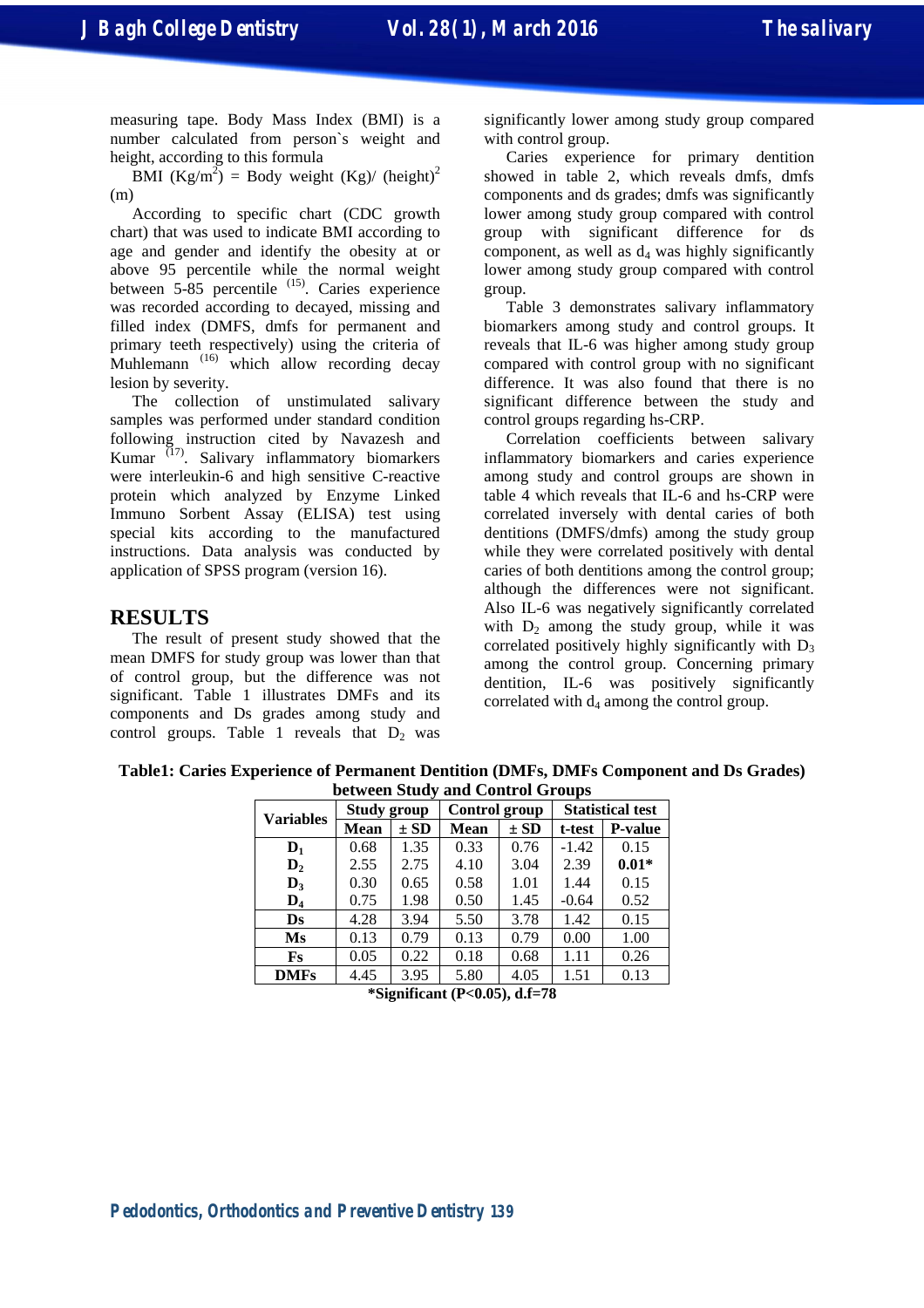| $\sigma$ of $\sigma$ order $\sigma$ and $\sigma$ onthe order $\sigma$ |                    |          |               |          |                         |                |  |  |  |
|-----------------------------------------------------------------------|--------------------|----------|---------------|----------|-------------------------|----------------|--|--|--|
| <b>Variables</b>                                                      | <b>Study group</b> |          | Control group |          | <b>Statistical test</b> |                |  |  |  |
|                                                                       | <b>Mean</b>        | $\pm$ SD | <b>Mean</b>   | $\pm$ SD | t-test                  | <b>P-value</b> |  |  |  |
| $\mathbf{d}_1$                                                        | 0.03               | 0.16     | 0.00          | 0.00     | $-1.00$                 | 0.32           |  |  |  |
| $\mathbf{d}_2$                                                        | 0.35               | 1.00     | 0.40          | 1.17     | 0.20                    | 0.83           |  |  |  |
| $d_3$                                                                 | 0.13               | 0.65     | 0.35          | 0.74     | 1.45                    | 0.15           |  |  |  |
| $\mathbf{d}_4$                                                        | 0.33               | 1.12     | 1.65          | 2.78     | 2.79                    | $0.00**$       |  |  |  |
| Ds                                                                    | 0.83               | 2.09     | 2.40          | 3.82     | 2.28                    | $0.02*$        |  |  |  |
| ms                                                                    | 0.25               | 1.10     | 0.38          | 1.33     | 0.45                    | 0.64           |  |  |  |
| fs                                                                    | 0.05               | 0.32     | 0.05          | 0.32     | 0.00                    | 1.00           |  |  |  |
| dmfs                                                                  | 1.13               | 2.44     | 2.83          | 4.46     | 2.11                    | $0.03*$        |  |  |  |

**Table 2: Caries Experience of Primary Dentition (dmfs, dmfs Component and ds Grades) between Study and Control Groups** 

**\*Significant (P<0.05), \*\*Highly significant (P<0.01), d.f=78** 

|  | Table 3: Salivary (IL-6 and hs-CRP) between Study and Control Groups |  |  |  |  |  |
|--|----------------------------------------------------------------------|--|--|--|--|--|
|  |                                                                      |  |  |  |  |  |

| Variables                                | Study group |          | Control group |          | Statistical value |                |  |  |
|------------------------------------------|-------------|----------|---------------|----------|-------------------|----------------|--|--|
|                                          | Mean        | $\pm$ SD | Mean          | $\pm SD$ | t-test            | <b>P-value</b> |  |  |
| Interleukine-6                           | 56.25       | 10.54    | 55.13         | 13.61    | -0.41             | 0.68           |  |  |
| <b>High sensitive C-reactive protein</b> | 0.75        | 0.22     | 0.75          | 0.27     | $-0.02$           | 0.97           |  |  |
| $d.f = 78$                               |             |          |               |          |                   |                |  |  |

**Table 4: Correlation Coefficients between Salivary (IL-6 and hs-CRP) and Caries Experiences (DMFs, Ds Grades, dmfs and ds Grades)** 

|                  |                    |         | $IL-6$  |               | hs-CRP             |      |         |               |  |
|------------------|--------------------|---------|---------|---------------|--------------------|------|---------|---------------|--|
| <b>Variables</b> | <b>Study group</b> |         |         | Control group | <b>Study group</b> |      |         | Control group |  |
|                  | R                  | P       | r       | P             | r                  | D    | r       | D             |  |
| $D_1$            | 0.24               | 0.12    | $-0.18$ | 0.25          | $-0.03$            | 0.85 | 0.00    | 0.98          |  |
| $\mathbf{D}_2$   | $-0.31$            | $0.04*$ | 0.02    | 0.90          | $-0.07$            | 0.64 | 0.05    | 0.72          |  |
| $\mathbf{D}_3$   | $-0.28$            | 0.07    | 0.47    | $0.00**$      | $-0.00$            | 0.96 | $-0.02$ | 0.90          |  |
| $\mathbf{D}_4$   | $-0.10$            | 0.53    | $-0.08$ | 0.59          | $-0.13$            | 0.42 | 0.21    | 0.19          |  |
| <b>DMFs</b>      | $-0.15$            | 0.33    | 0.02    | 0.89          | $-0.07$            | 0.63 | 0.12    | 0.44          |  |
| $\mathbf{d}_1$   | $-0.18$            | 0.25    |         |               | $-0.01$            | 0.93 |         |               |  |
| d <sub>2</sub>   | 0.00               | 0.99    | $-0.08$ | 0.58          | 0.00               | 0.98 | 0.05    | 0.75          |  |
| $d_3$            | 0.25               | 0.11    | 0.02    | 0.89          | $-0.10$            | 0.50 | $-0.02$ | 0.85          |  |
| $\mathbf{d}_4$   | $-0.1$             | 0.42    | 0.04    | $0.03*$       | $-0.05$            | 0.71 | 0.01    | 0.91          |  |
| dmfs             | $-0.04$            | 0.79    | 0.07    | 0.66          | $-0.04$            | 0.78 | 0.03    | 0.81          |  |

 **\*Significant (P<0.05), \*\*Highly significant (P<0.01)**

#### **DISCUSSION**

The present study revealed a low caries experience among obese group compared with normal weight group for both dentitions; this goes in accordance with previous studies  $(18-20)$ .

The low caries experience among study group could be attributed to that the obese subjects were reported to consume more fast foods  $(21,22)$  and these fast foods contain unacceptable high levels of fats.

Fats were found to reduce dental caries through a variety of mechanisms: Fats may form a protective barrier on enamel by coating it and thus making it difficult for penetration of acids. In addition, fats replace the carbohydrate intake thereby reducing its intake; also some fatty acids have antimicrobial effects as it inhibits glycolysis in human dental plaque and it coats the plaque to prevent reduction of fermentable carbohydrate to

acids  $(23)$ . Additionally, high level of fat in the diet binds to the sugars content of it thus reducing their solubility, resulting in a lower drop in pH and weaker acid attack  $(24)$ .

Another cause for lower caries experience among study group is that the mean of plaque index in the present study was lower among the study group than that among the control group with no significant difference between them, as the plaque is the primary etiologic factor for the most frequently occurring oral diseases, dental caries and periodontal diseases <sup>(25,26)</sup>. Also the present study showed that salivary phosphorus was higher among the study group than that among the control group with no significant difference between them, the same result was found in the study of Hartman et al  $(27)$ , so due to its cariostatic action and its role as a buffer and in

**Pedodontics, Orthodontics and Preventive Dentistry 140**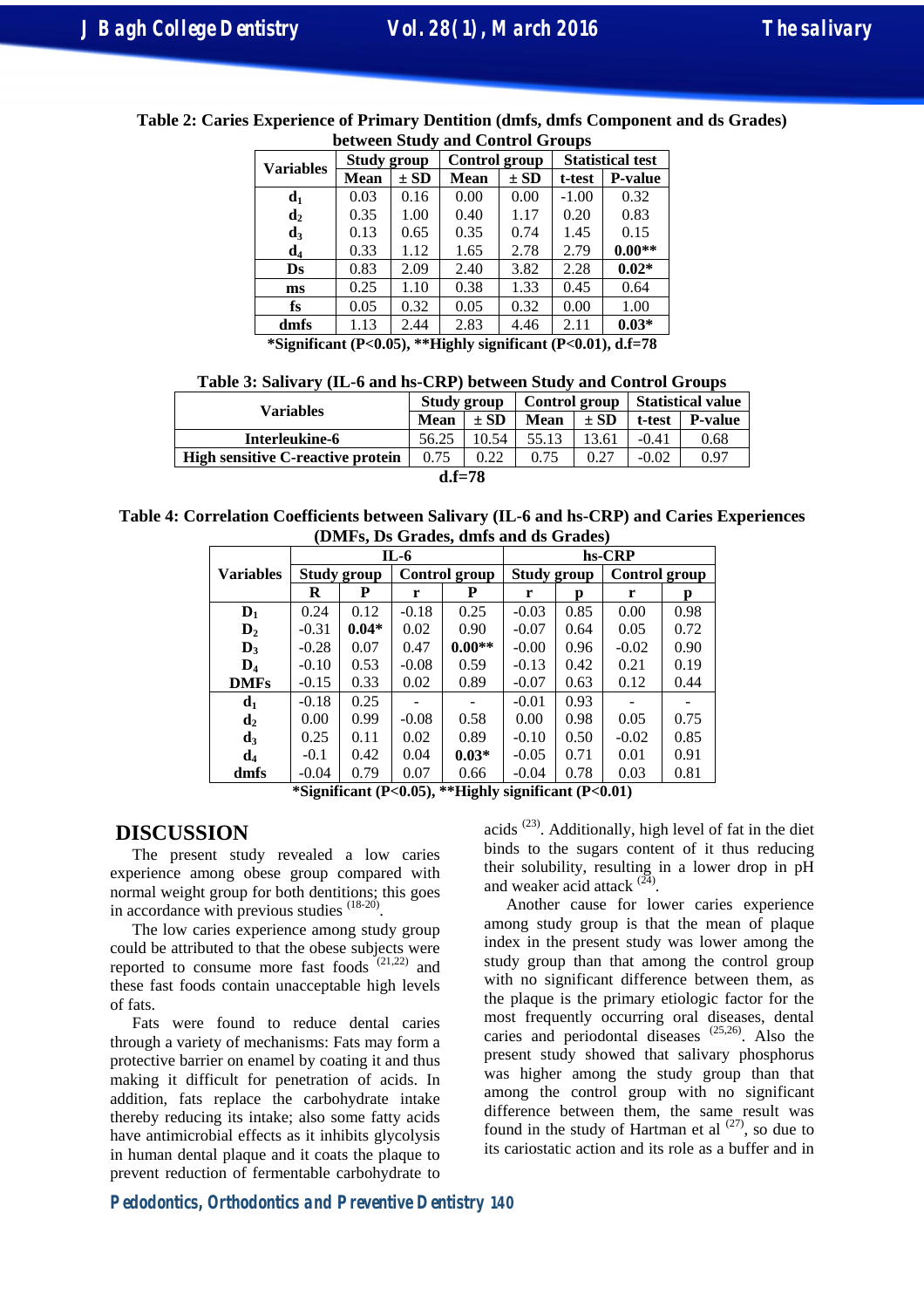remineralization of the teeth  $(28)$ , this may lead to low caries experience among the study group.

The results of current study revealed that the concentration of salivary interleukine-6 among study group was higher than that among control group with no significant difference between them; this result was in agreement with Quellet-Murin et al  $^{(29)}$ . The explanation for this result could be that the effect of obesity related inflammation which is the characteristic feature of the study group. Results also showed that there was no significant difference between the study and control groups concerning salivary C-reactive protein level, although some studies revealed elevated level of C-reactive protein in obese compared with normal weight subjects  $^{(29-31)}$ .

The explanation for this result could be the presence of a state of inflammation in both of study and control groups; represented by obesity in the study group where salivary CRP concentration has been found to correlate well with serum concentrations  $(32)$ , and dental caries in the control group as reported by Gawri et al.,  $(13)$ who found that there is a significant relation between level of salivary C-reactive protein and dental caries.

Data analysis of the present study found that, in the control group, interleukin-6 (IL-6) was correlated positively with dental caries for both dentitions with no significant difference; this correlation was highly significant with  $D_3$  and significant with  $d_4$ . The same also reported by $^{(11, 12)}$ . The explanation for this result was that the cells in the odontoblast layer initiate immunologic responses of the tooth to dental caries through proinflammatory cytokine and chemokine signaling, in the presence of bacteria, odontoblasts secrete various chemotactic cytokines for neutrophils, monocytes/macrophages, immature dendritic cells, and lymphocytes  $(33)$ , the migratory immune cells, in particular monocytes/ macrophages, release a large amount of pro-inflammatory cytokines such as IL-1β, TNF-α, IL-6, and IL-12, which regulate inflammatory reactions in the tissue  $^{(34)}$ .

Studies of Matsushima et al.,  $(35)$  and Wisithphrom and Windsor  $(36)$  suggest that the glycoprotein which was purified from Lactobacillus casei (Gram-positive bacteria frequently isolated from deep carious lesions and suspected to be a pathogen of pulpitis) stimulate IL-6 production in a time- and dose-dependent manner. Data analysis of the present study found that, in the study group, IL-6 was correlated negatively with DMFS and dmfs with no significant differences. This may be attributed to

the presence of other factors affecting the caries process like type of diet and oral hygiene, as dental caries is a multifactorial disease, or it may be explained partly by that the functional response of odontoblasts to caries is recognized as extending a barrier to the spread of infection by forming reparative dentine, so that odontoblasts attenuating carious infections thereby limiting the inflammatory changes within odontoblasts and maintaining the pulp in a relatively protected environment  $^{(37)}$ .

The hs-CRP was negatively correlated with dental caries of both dentitions (DMFS/dmfs) in the study group, and these correlations were not significant.Regarding the control group, hs-CRP was found to be correlated positively with dental caries for both dentitions (DMFS/dmfs). This result was in agreement with the study of Horst et al.,  $^{(37)}$  and Gawri et al.,  $^{(13)}$  who found that increasing CRP in the odontoblast of carious teeth. One can explain that by the presence of IL-6 which is secreted by various cell types in response to microbes or cytokines such as IL-1 and TNF- $\alpha$ <sup>(38)</sup>, which stimulates hepatocytes to synthesize two major acute-phase proteins: Creactive protein (CRP), which increases the rate of bacterial phagocytosis, and serum amyloid A (SAA), which influences cell adhesion, migration, proliferation, and aggregation<sup>(39)</sup>.

#### **REFERENCES**

- 1. Raj M, Kumar RK. Obesity in children and adolescents. Indian J Med Res 2010; 132 (5): 598– 607.
- 2. Wang G, Dietz WH. Economic burden of obesity in youths aged 6 to 17 years: 1979-1999. Pediatrics 2002; 109(5): E81-1.
- 3. Kidd E. Essentials of Dental Caries: The disease and its management. 3<sup>rd</sup> ed. Oxford: Oxford University Press; 2005.
- 4. Mathus-Vliegen EM, Nikkel D, Brand HS. Oral aspects of obesity. Int Dent J 2007; 57: 249–56.
- 5. Shubayev VI, Kato K, Myers RR. Cytokines in Pain. In: Kruger L, Light AR, eds. Translational Pain Research: From Mouse to Man. Boca Raton, CRC Press; 2010.
- 6. Yudkin JS, Kumari M, Humphries SE, Mohamed-Ali V. Inflammation, obesity, stress and coronary heart disease: Is interleukin-6 the link? Atherosclerosis 2000; 148: 209–214.
- 7. Khaodhiar L, Ling PR, Blackburn GL, Bistrian BR. Serum levels of interleukin-6 and C-reactive protein correlate with body mass index across the broad range of obesity. JPEN J Parenter Enteral Nutr 2004; 28(6): 410-5.
- 8. Bougoulia M, Triantos A, Koliakos G. Plasma interleukin-6 levels, glutathione peroxidase and isoprostane in obese women before and after weight loss. Association with cardiovascular risk factors. Hormones 2006; 5: 192–9.

**Pedodontics, Orthodontics and Preventive Dentistry 141**